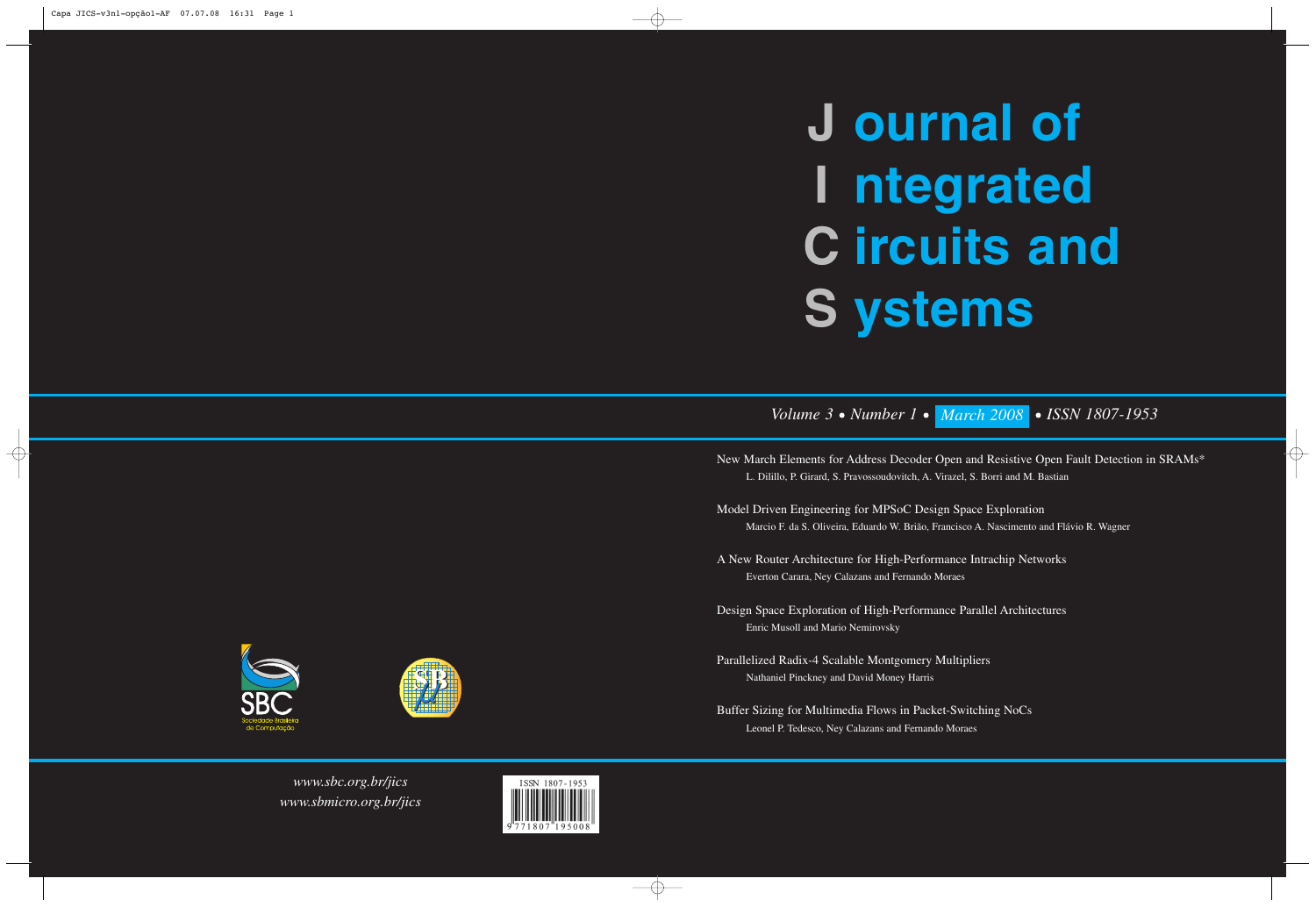# **ournal of J ntegrated I ircuits and C ystems S**

*Volume 3 • Number 1 • March 2008 • ISSN 1807-1953*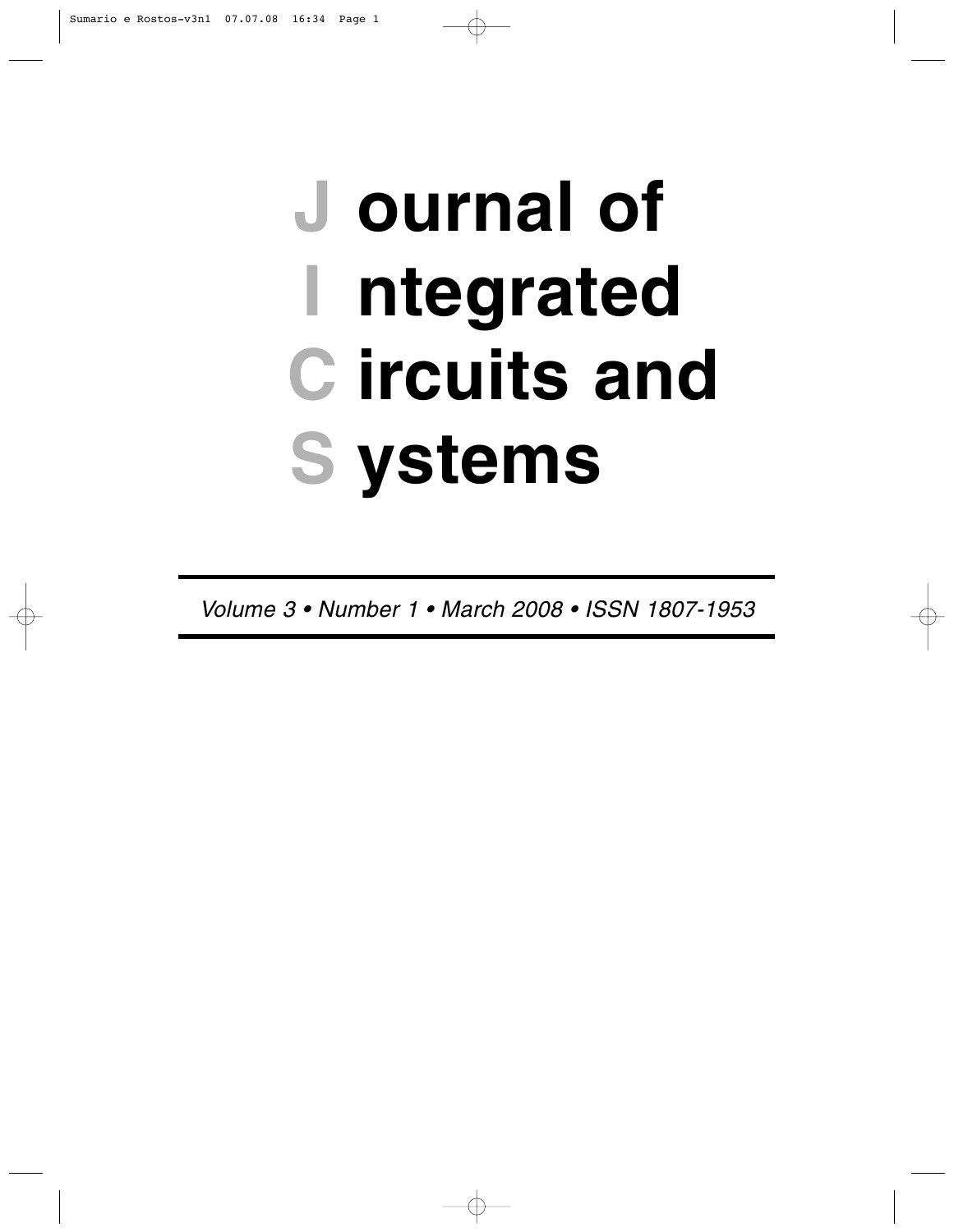The **Journal of Integrated Circuits and Systems** (**JICS**) is a publication from SBMicro – Brazilian Microelectronics Society and SBC – Brazilian Computer Society whose are non-profit scientific societies aiming to foster the microelectronics and computer science teaching, research and development.

*Editor-in-chief***:**

*João Antonio Martino*, University of Sao Paulo, Brazil

*Co-Editor***:**

*Luigi Carro*, Federal University of Rio Grande do Sul, Brazil

*Associate Editors***:**

**Process and Materials**

*Jacobus Swart, State University of Campinas, Brazil Magali Estrada, CINVESTAV, Mexico Olivier Bonnaud, University of Rennes, France*

**Devices and Characterization**

*Marcelo Antonio Pavanello*, FEI University, Brazil *Cor Claeys*, IMEC, Belgium

#### **Sponsored by:**

*Brazilian Computer Society* Av. Bento Gonçalves, 9500 Porto Alegre, Brazil Caixa Postal 15012 – CEP 91501-970

*Brazilian Microelectronics Society* Av. Prof. Luciano Gualberto, trav. 3 n. 158 CEP 05508-900, Sao Paulo, Brazil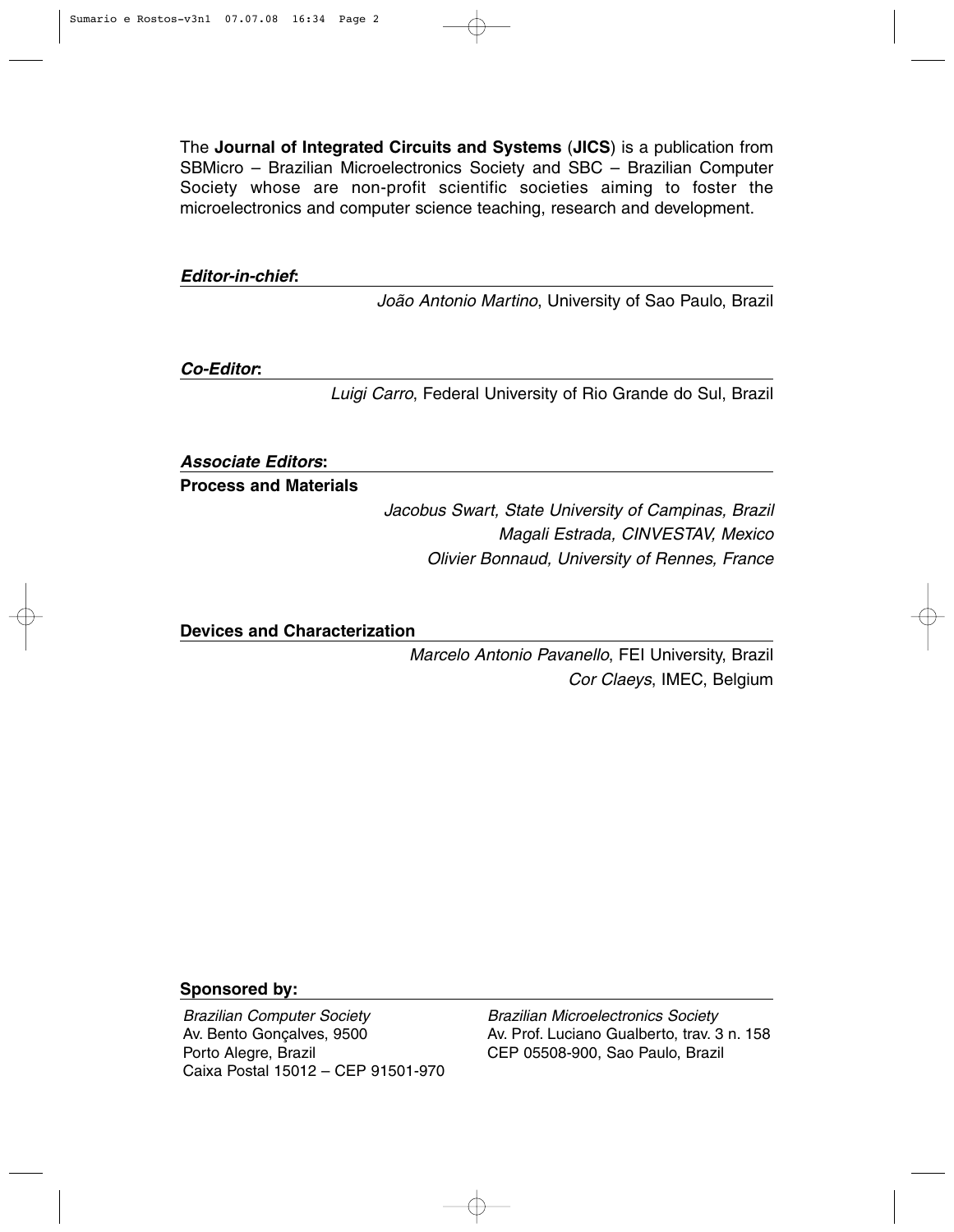### **CONTENTS**

| New March Elements for Address Decoder Open and<br>Resistive Open Fault Detection in SRAMs*<br>L. Dilillo, P. Girard, S. Pravossoudovitch, A. Virazel, S. Borri and M. Bastian 7 |     |
|----------------------------------------------------------------------------------------------------------------------------------------------------------------------------------|-----|
| Model Driven Engineering for MPSoC Design Space Exploration<br>Marcio F. da S. Oliveira, Eduardo W. Brião, Francisco A. Nascimento and                                           |     |
| A New Router Architecture for High-Performance Intrachip Networks                                                                                                                |     |
| Design Space Exploration of High-Performance Parallel Architectures                                                                                                              | .32 |
| Parallelized Radix-4 Scalable Montgomery Multipliers                                                                                                                             |     |
| Buffer Sizing for Multimedia Flows in Packet-Switching NoCs                                                                                                                      |     |